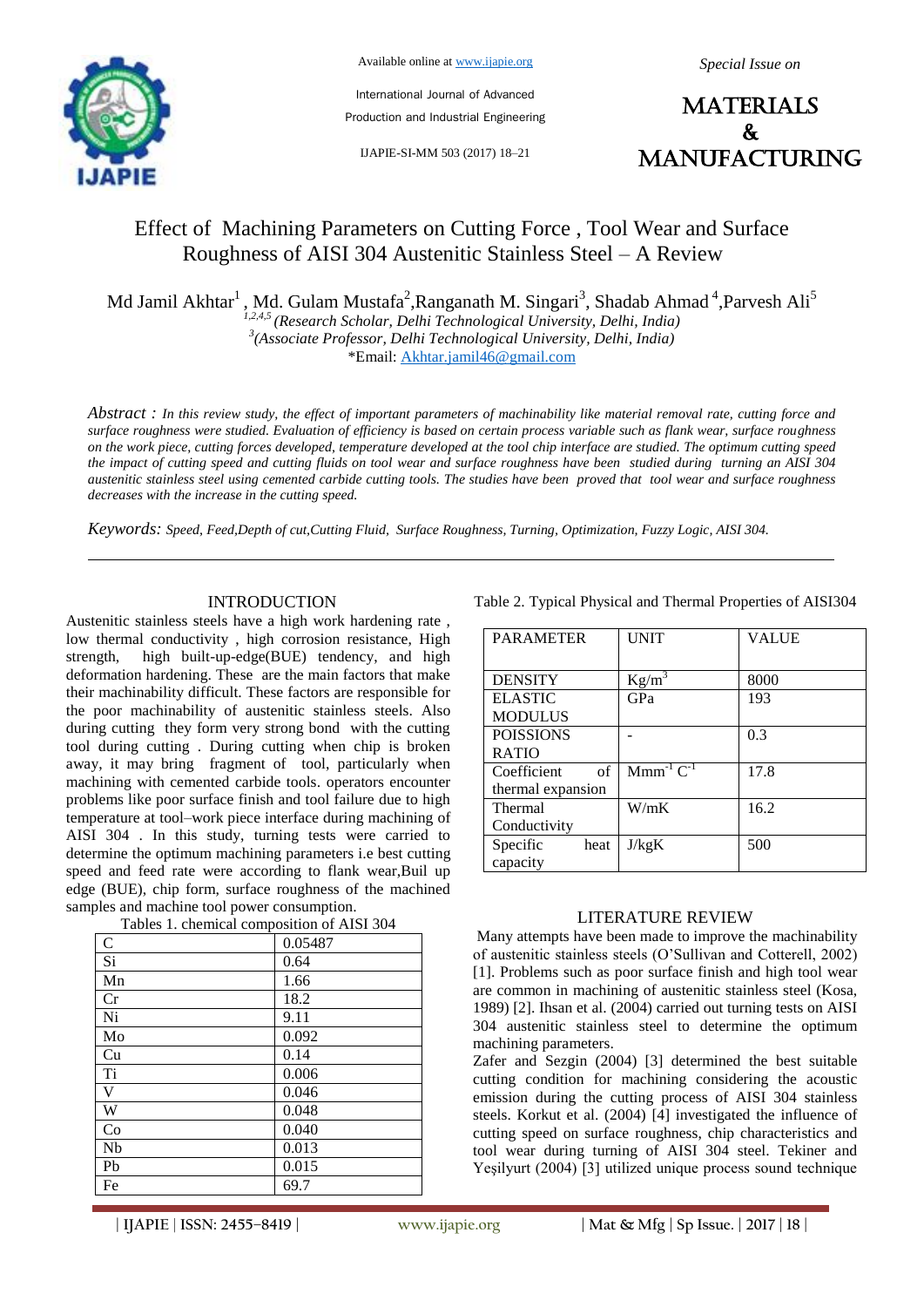# *Md Jamil Akhtar et al., International Journal of Advanced Production and Industrial Engineering*

to determine optimal condition in order to achieve favourable chip form and minimum flank wear, built-up edge and Ra. Noordin et al. (2001) determined that the surface roughness is dependent on the feed rate therefore by lower feed rate produced better surface finish. It was also determined that the obtained Ra value increased with increase in cutting speed. Xavior and Adithan (2009) [5] studied the influence of different cutting fluids on the tool wear and Ra value during turning. It was observed that coconut oil performed best. Asibu (1985) [6] found that flank wear changes the mechanics of the cutting process, induce chatter and changes in the final dimension of the product. Flank wear is used as the criteria in determining the tool life (Byrd and Ferguson, 1978) [7]. Flank wear may be due to adhesive wear or abrasive wear caused by the hard second phases in the work material (Ramalingam and Wright, 1981) [8]. The presence of the large unstable BUE causes poor surface finish. Wear at the tool cutting edge directly influences the machined surface roughness since the edge is in direct contact with the newly machined surface (Ezugwu and Kim, 1995) [8].

## CUTTING FLUID

Lubricants are commonly used in all type of industry for cooling and to lubricates the tool and work-piece interface in order to improve machinability. Cutting fluids have been used in the machining process with the purpose to improve tool life, improved surface finish, improved dimensional accuracy, reduced cutting force and reduced vibrations (De chiffre, 1988) [9] of the work piece–tool–chip system. Coolants for machining was first used by Taylor in 1907, who gained a 40% increase in cutting speed when machining steel with high speed tools using water as coolant (Taylor, 1907) [10]. Cutting fluids provide lubrication between the work piece and tool and also remove heat generated during the cutting process (De Chiffre et al., 1988) [9].

## *Vegetable-based cutting fluids:*

Cutting fluids based on mineral oils are traditionally used in production shops due to their chemical stability and frequent reuse. However, nowadays use of new types of cutting fluids are based on vegetable oils and esters in machining is defined by their higher biodegradability and lower environmental impact. Emulsions of vegetable oils were prepared using ionic and non-ionic surfactants for use as metal working fluids. The use of vegetable oil in metal working applications may reduce problems faced by workers, such as skin cancer and inhalation of toxic mist in the work environments. Jacob et al. (2004) created a vegetable-based emulsion that can be used in the metal working industry to replace partially or completely the commonly used petroleum based emulsions. Vegetable oils have good lubricating ability and have been used for the formulation of metal cutting emulsions (Herdan, 1999) [11]. Recent research was also done on the vegetable oil-based emulsion to produce stable emulsions to be used as metalworking fluid and other application(Alander and Warnheim, 1989) [12]. Rape seed was used by Ioan et al. (2002), in his experiment, and shows that lubricating capacity of rape seed oil compared to that obtained for a usual mineral oil. Cutting fluids based on vegetable oils showed better performance than mineral oils. All type of vegetable-based oils have given the better results than the commercially available mineral oil by improving of tool life and reduction in thrust force.

# *Coconut oil*

Coconut oil belongs lauric oils which is a unique group of vegetable oils. Chemical composition of coconut oil is lauric acid (51%), myristic acid (18.5%), caprilic acid (9.5%), palmitic acid (7.5%), olcic acid (5%), capric acid (4.5%), stearic acid (3%) and linoleic acid (1%). The saturated character of the oil imparts a strong resistance to oxidative stability. It can been said that coconut oil shows better oxidative stability in comparison to other vegetable oils with high percentage of unsaturated fatty acid content. Coconut oil shows comparatively lesser weight gain under oxidative environment among the vegetable oils considered.

## METHODOLOGY

During the experiment, a round bar of AISI 304 stainless steel of diameter 60 mm and length 200 mm was machined. AISI 304 was used as the work material and Sandvik's carbide CNMG 12 04 08 insert was used as the cutting tool. The inserts were clamped mechanically on a rigid tool holder. After the machining process, the insert was removed and its flank wear was measured using Mitutoyo's Tool Maker's microscope. To grasp the knowledge of the tool wear, the microscopic picture of inserts were observed using Carl Zeiss optical microscope, with the magnification range of 500×. The average surface roughness on the work piece was measured using Mitutoyo's Surf test surface finish measuring instrument. The experimentation for this work was based on Taguchi's design of experiments (DOE) and orthogonal array. A number of experiments have been carried out with the increase in the number of the process parameters. Taguchi method is used to solve the problem, which utilizes the special design of orthogonal arrays to study the entire parameter space with a small number of experiments. Three cutting parameters namely, cutting speed, depth of cut and feed rate were considered for experimentation, in this work. Apart from this type of cutting fluid is also considered as one of the critical input parameters while designing the experiments. Accordingly there are four input parameters and for each parameters three levels were assumed. The response obtained from the trials conducted as per L27 array experimentation was recorded and further analysed. Cutting fluid is the parameters which does not have any quantitative levels but each oil is being considered as one level for experimentation

## *Chip formation*

120 m/min: Chip curl radii of about 1–1.25 mm (small radius) and a chip thickness of about 0.6 mm, most of chip have this parameter. The rest of the chipss radii have parameter of around 3–3.5 mm and chip thickness were to be 0.4 mm. The chips colour is close to yellow.

150 m/min: With this cutting speed, chip curl shows very less variation in radii, as that was observed at 120 m/min cutting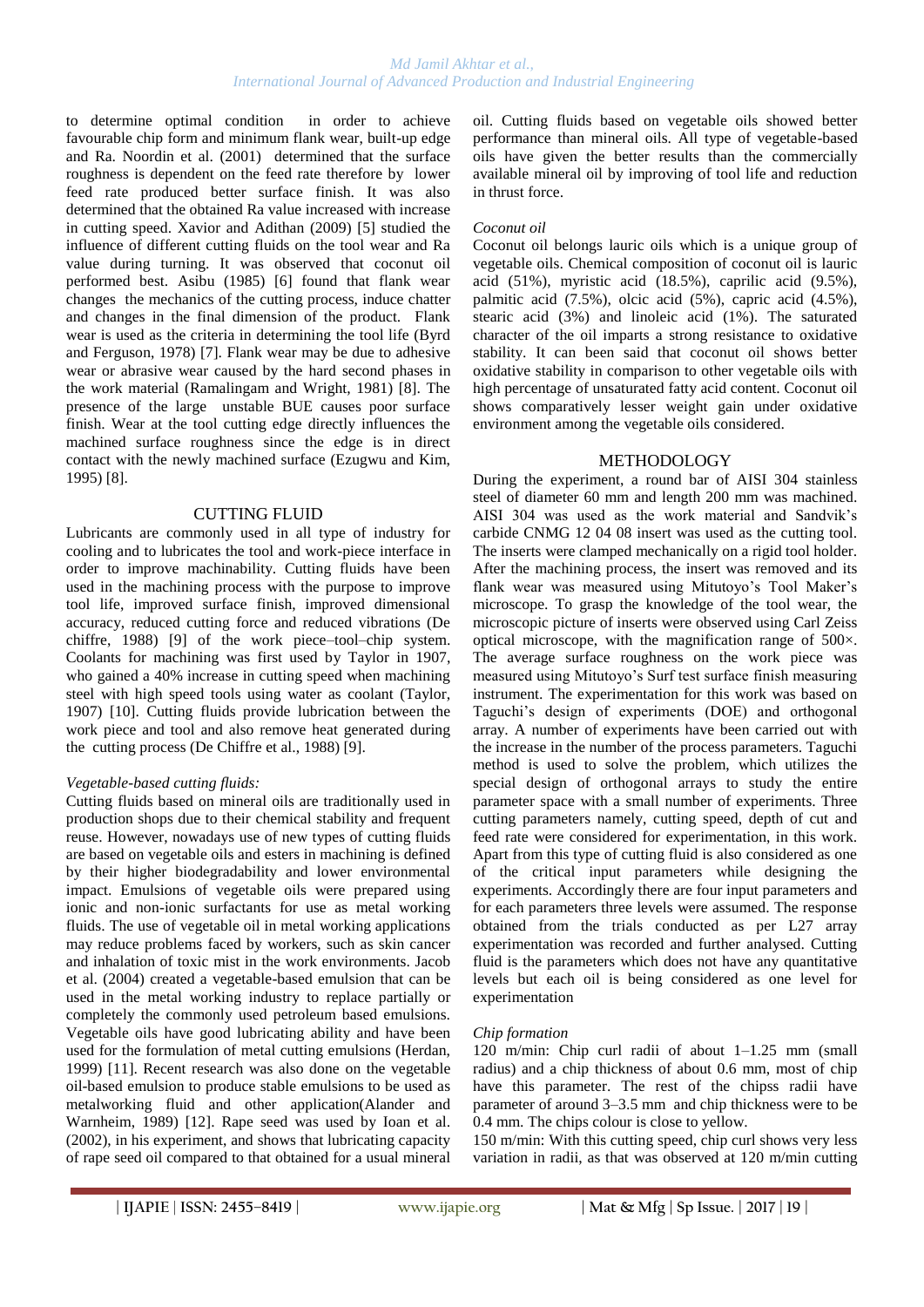speed. Chip curl radii were around of 2.5–3 mm and chip thickness to be around 0.4–0.5 mm, in this case. The chips colour were brighter than that produced at 120 m/min cutting speed.

180 m/min: Consider, the chip curl radii to be homogeneous. Chip curl radii and chip thickness were of around 6–7 mm and 0.4 mm, respectively, for this speed. Chip colour matches with the workpiece materials colour.

Tool-chip contact length shows the shiny areas on the tool rake face, which is decreased with increase in the cutting speed. Chip curl radius and chip thickness very much relate the cutting speed at which the machining is performed. Low cutting speed have chip curl of small radius and large chip thickness. With the increase in cutting speed, chip curl radius increase and chip thickness decrease stepwise. The effect of heat on the thicker chips with small curl radii is as explained. Firstly, the thick chips with small curl radii have less surface area than those with small thickness and large curl radius. This shows low efficient of heat dissipation, when the chips are in contact with the tool. Secondly, tool-chip with maximum contact length on the tool rake face was observed at 120 m/min cutting speed. Finally, with cutting speed of 120 m/min thick chips with small curl radii formed , shows that chips remained in contact with the tool for longest duration at the lowest cutting speed than that at higher cutting speeds. Thus, this leads to more friction between the chip and the tool. However, with increasing the cutting speed to 150 m/min, chips curl radii increased and thickness decreased. Thus, the chips becomes more brighter in colour than that obtained at 120 m/min. Further increasing the cutting speed to 180 m/min, the chips became similar in colour to the work piece materials. Thus it can be said that least influence of heat is observed at this cutting speed for the chips having the large curl radii and small chip thickness, compared to the others type of chips.

# TOOL WEAR AND SURFACE ROUGHNESS

Influence of heat over the cutting tool is responsible for the low performance of the tool at the lower cutting speed. The reason for this is that generation of large amount of heat during metal cutting and in the machining of AISI 304 stainless steel, it doesn't dissipate heat rapidly due to the low thermal conductivity of this material. The heat generation occurs in three areas: the shear zone, rake face and at the clearance side of the cutting edge. As is explained above, it was deduced from the chips colour, which is the most obvious indication of temperature of steel chips, that the chips formed at lower cutting speed (120 m/min) were affected mostly from the heat. Thus, have the highest temperature in comparison to the others. Also, contact with the tool on the rake face is for the longest time, as the maximim tool-chip contact length was observed at 120 m/min cutting speed on the tool rake face. Impact of low cutting speeds, is contact time increased on the rake face as the chips movement are slower in comparison to the higher cutting speeds. Thus it can be concluded that with longer contact time of rake face and the high chip temperature, rise the thermal softening of the tool by the low conductivity of the heat from the chips to the tool. There by, reduces wear resistance of the tool. Surface roughness values (Ra) were also found to decrease with increasing cutting speed. It is known that the type of chip produced during the machining operation has a significant effect on the surface finish. As chip thickness can be related to shear plane angle, cutting force requirements also changes depending on the chip thickness and also does the vibration. In this study, chip thickness and chip curl radius varied with the cutting speed. Also, relatively inhomogeneous chip thickness and chip curl radius distribution was observed at the lower cutting speeds. The improvement in the surface state with increasing the cutting speed can also be explained by the formation of builtup-edge (BUE) at the lower cutting speeds as the presence of BUE leads to a poorer surface finish. This is the case especially when machining very ductile materials.

# **CONCLUSIONS**

With the machining of AISI 304 austenitic stainless steel, optimum cutting speed leading to the lowest tool flank wear has been sought and the following conclusions can be drawn from this study:

• Flank wear decreases with increase in the cutting speed. The poor performance of the tool is by the thermal softening of the tool.

• Surface roughness values also decrease with the increase in cutting speed. This can be charactererize by the presence of BUE at the lower cutting speeds. Non-uniform distribution of chip thickness at the lower cutting speeds, shows the variation in the cutting forces. Poor surface finish is due to the force fluctuations.

Experiments involving cemented carbide tool inserts and AISI 304 stainless steel work material under varying machining parameters and with three different cutting fluids were performed. Cutting fluids were considered as important parameters in the machining process along with cutting speed, feed rate and depth of cut. An analysis of variance (ANOVA) was made and it was found that feed rate has greater influence on surface roughness (61.54% contribution) and cutting speed has greater influence on tool wear (46.49% contribution). Further it was found that cutting fluid has some considerable influence on both surface roughness and tool wear. Effectiveness of the cutting fluids in reducing the tool wear and improving the surface finish was found by comparing the relative performance. In general, coconut oilwas found to be a better cutting fluid than the conventional mineral oils in reducing the toolwear and surface roughness. Surface plots were drawn between the various process parameters so as to understand more about their individual relationship and relative contribution to surface roughness and flank wear.

# **REFERENCES**

[1] O'Sullivan, D., & Cotterell, M. (2002). Machinability of austenitic stainless steel SS303. *Journal of Materials Processing Technology*, *124*(1), 153-159.

[2] Kosa, T., & Ney, R. P. (1989). Machining of stainless steels. *ASM Handbook.*,*16*, 681-707.